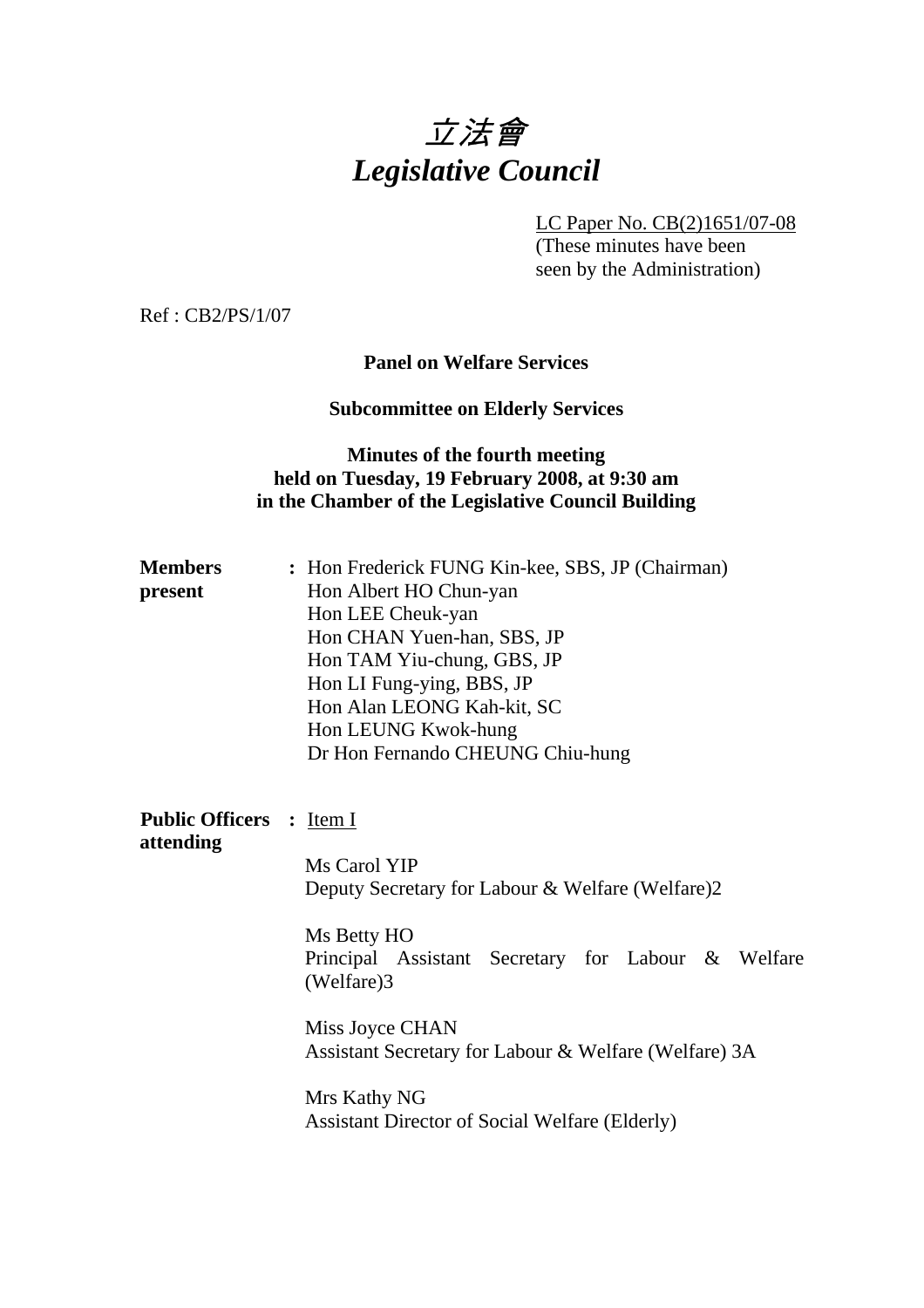**Deputations : by invitation**  : Item I

The Against Elderly Abuse of Hong Kong

Mr FOO Wai-lok Consultant (Elderly Services)

Ms LIANG Ka-li Senior Health Worker

The Hong Kong Council of Social Service

Ms Grace CHAN Chief Officer, Service Development (Elderly)

Hong Kong Association of Gerontology

Dr Edward M F LEUNG President

Monitoring Alliance on Elderly Policies

Mr MAK Hoi-kai

The Salvation Army Carer Association

Mrs LEE KWAN Shui-ying Board Member

Ms CHEUNG Tin-yan Social Worker

The Hong Kong Geriatrics Society

Dr CHAN Hon-wai, Felix President

Home of the Elderly Consultancy Ltd

Mr Jeff NG Chief Executive

Miss Joanne TSE Social Worker Supervisor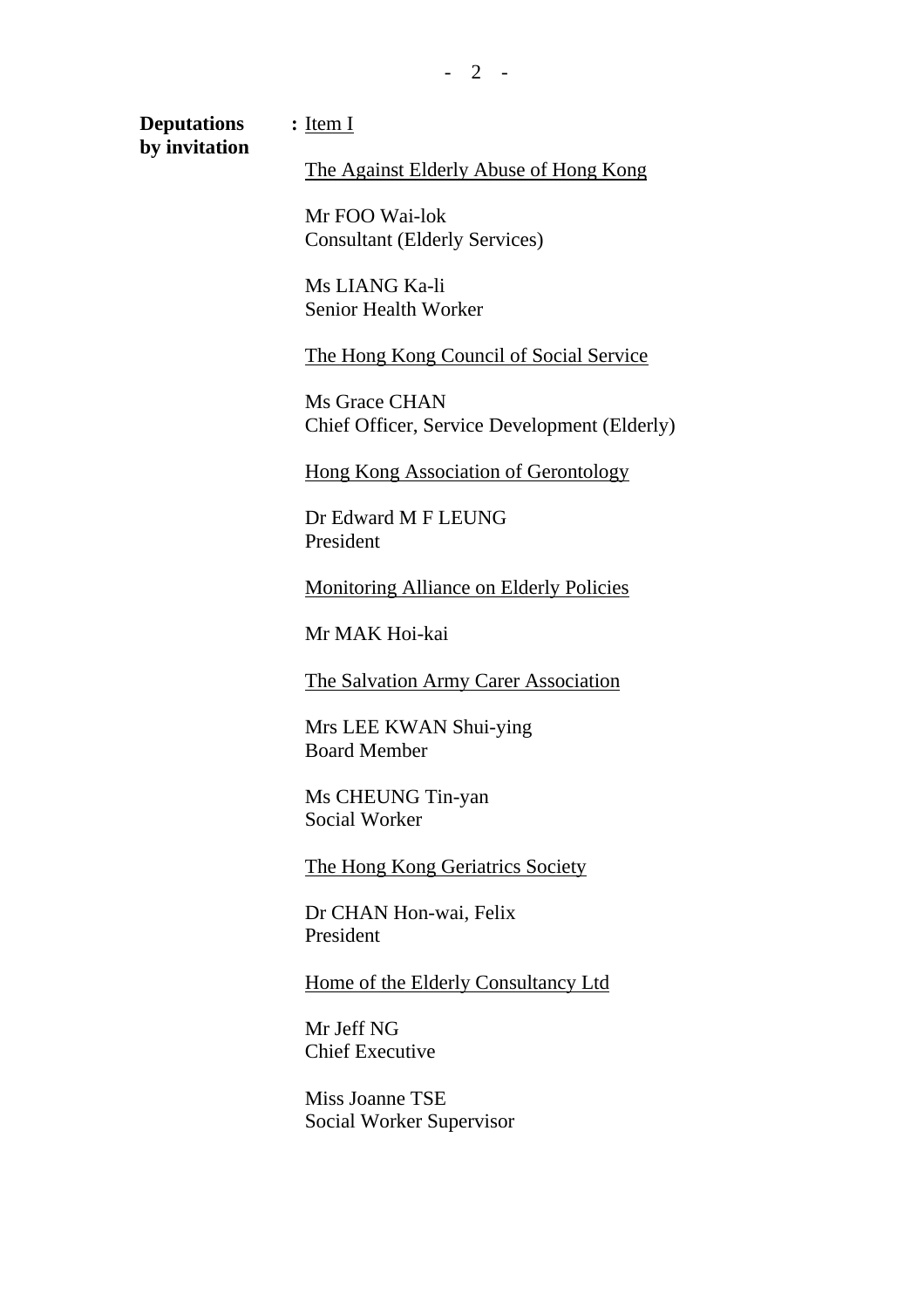|                               | 中小企國際聯盟---安老工作委員會                                |  |  |
|-------------------------------|--------------------------------------------------|--|--|
|                               | Mr CHU Kat-ning<br>中小企國際聯盟主席                     |  |  |
|                               | Ms CHAN Fong-tai<br>安老工作委員會副主席                   |  |  |
|                               | The Elderly Services Association of Hong Kong    |  |  |
|                               | Ms Grace LI<br>Chairman                          |  |  |
|                               | Mr Kenneth CHAN<br><b>First Vice Chairman</b>    |  |  |
| <b>Clerk</b> in<br>attendance | : Miss Betty MA<br>Chief Council Secretary (2) 4 |  |  |
| <b>Staff</b> in<br>attendance | : Ms Maisie LAM<br>Council Secretary (2) 2       |  |  |
|                               | Miss Lulu YEUNG<br>Clerical Assistant (2) 3      |  |  |

- 3 -

**I. Further discussion on residential care services for the elderly** [LC Paper Nos. CB(2)835/07-08(01), CB(2)1038/07-08(01) to (02),  $CB(2)1059/07-08(01)$  to  $(02)$ ,  $CB(2)1104/07-08(01)$  to  $(04)$ , CB(2)1116/07-08(01) and CB(2)1158/07-08(01)]

1. The Subcommittee deliberated (Index of proceedings attached at **Annex I**).

Views of deputations

2. The Subcommittee received views from nine deputations on residential care services for the elderly. The major views are summarized below –

*Long-term planning of residential care services* 

(a) in the face of an ageing population, a comprehensive policy on the provision of residential care services should be formulated. To better understand the needs of the elderly for such services, the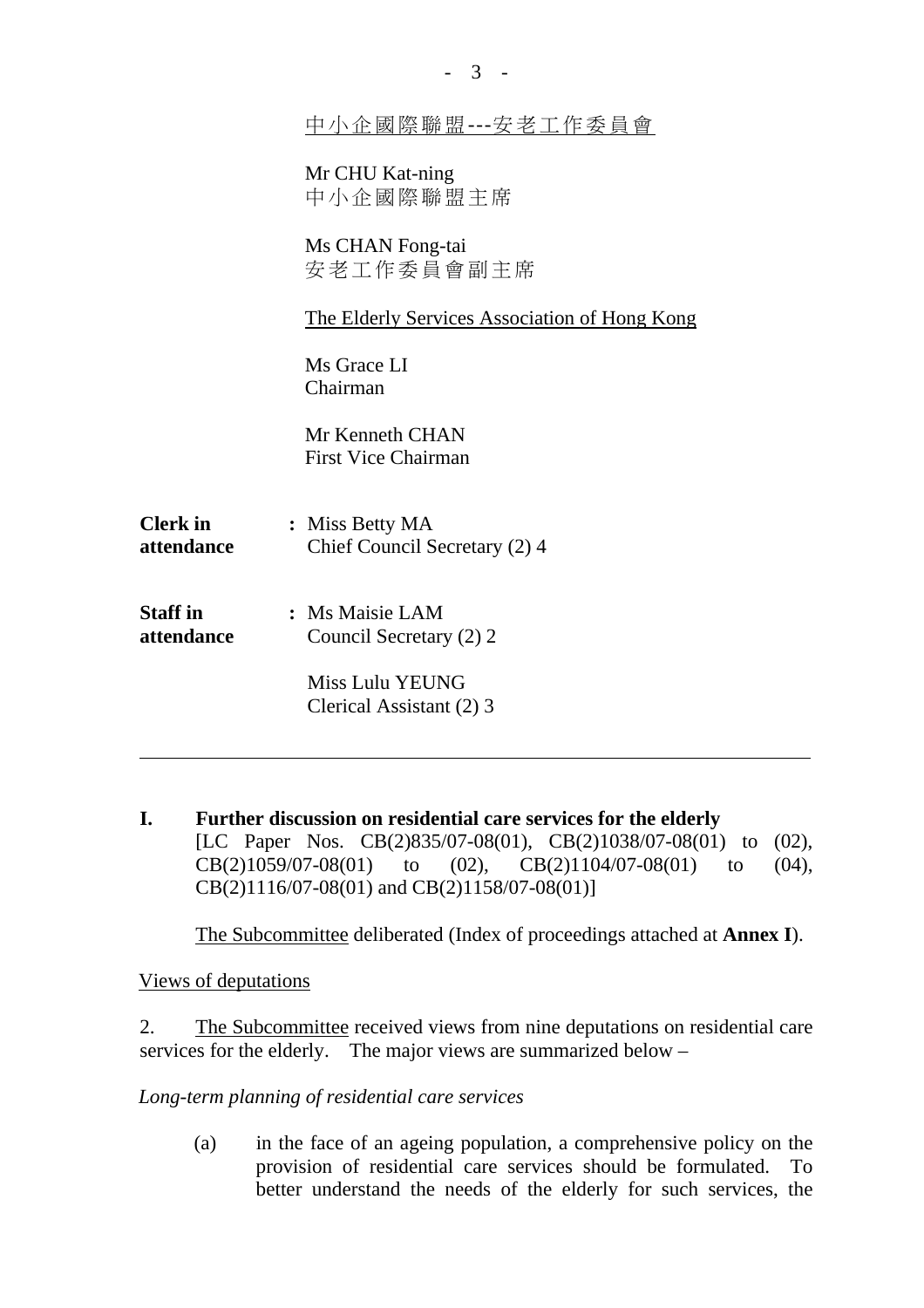Administration should conduct a systematic study on the characteristics of the elderly living in residential care homes for the elderly (RCHEs) and those who were on the Central Waiting List for Subsidized Long Term Care Services (CWL) waiting for various types of subsidized residential care places, such as their health conditions and family background;

- (b) the long waiting time for subsidized nursing home (NH) places resulted from an inaccurate projection of service demand for different types of residential care services. The Administration should conduct a comprehensive review of the role and service coverage of infirmaries, care-and-attention (C&A) homes and NHs in taking care of frail elders;
- (c) the Administration should draw up specific targets for the allocation of subsidized residential care places to elders on CWL;
- (d) the Administration should increase the supply of residential care places by, say, designating land use for the construction of purpose-built RCHE premises, relaxing the building requirements for operating RCHEs and converting vacant Government properties for the purpose;
- (e) the Administration should tap on the private sector to provide additional RCHE places, e.g. increasing the number of purchased places from private RCHEs under the Enhanced Bought Place Scheme (EBPS);
- (f) given that it was Government's policy to promote "ageing in the community", the Administration should –
	- (i) enhance community care services and strengthen support services for carers (such as emergency respite services, carers' subsidy) and elderly hospital dischargees;
	- (ii) promote respect for the elderly and a shared responsibility of individuals and their families in meeting the long-term care (LTC) needs of elders; and
	- (iii) open up the provision of home-based community care services for competitive bidding by the private sector;
- (g) the Administration should introduce a pre-admission geriatric assessment for all elders in the community to detect undiagnosed illnesses and provide timely treatment for elders having health problems, thereby alleviating their needs for residential care services;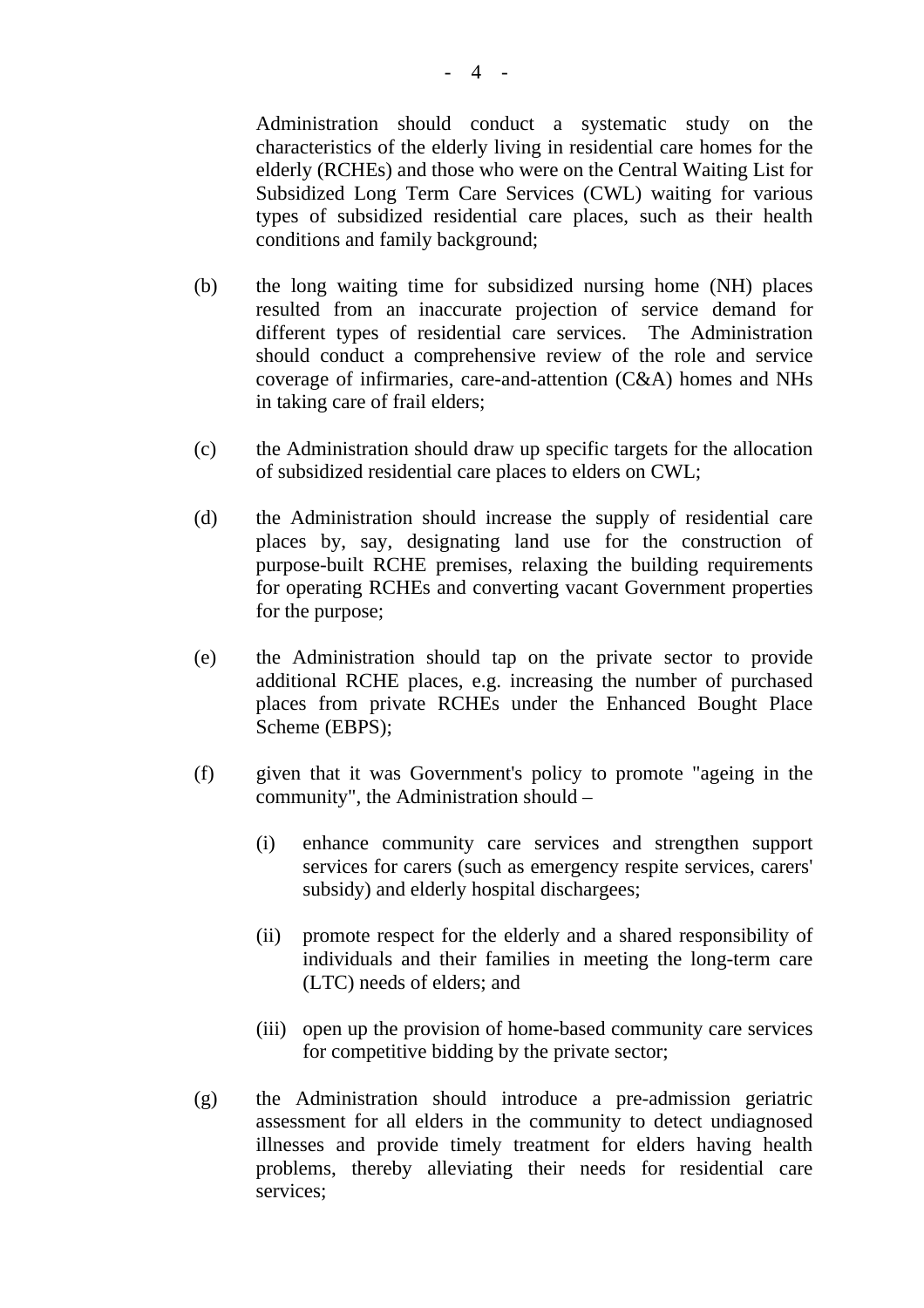# *Subsidy arrangements for residential care places*

- (h) the monthly Comprehensive Social Security Assistance (CSSA) payment for elders living in private RCHEs was about \$5,000 per person per month. Given that the majority of residents in private RCHEs were on CSSA, the monthly fees of most private RCHE places were set on a par with the CSSA level. However, the monthly subsidy for subvented places ranged from about \$8,000 to \$10,000. This explained why private RCHEs were unable to meet the service standards of subvented homes;
- (i) to allow the elderly CSSA recipients to have more choices of quality private RCHEs, the Administration should review the existing arrangement of deducting the monthly CSSA payments for those elders staying in private RCHEs if they received financial support from their family members to meet part of the monthly fees;
- (j) consideration should be given to adopting the "money following the user" concept, i.e. by providing direct subsidy to the elderly to allow them to choose the types of RCHEs which best suited their own needs;

## *Quality and monitoring of RCHEs*

- (k) in a bid to upgrade the service quality of private RCHEs, the Administration should increase the number of EBPS places as the service quality standards developed and implemented in subvented RCHEs would apply to the entire private homes once they participated in EBPS. Some deputations, however, pointed out that it would be difficult for private RCHEs to upgrade the entire home to meet fully the EBPS requirements if only a small portion of places were bought from them;
- (l) as it would take considerable time to review and amend the Code of Practice for Residential Care Homes (Elderly Persons), consideration should be given to adopting the accreditation system for RCHEs developed by the Hong Kong Association of Gerontology across the board for all RCHEs so that elders and their families could have more information to facilitate their choice of RCHEs;
- (m) the Social Welfare Department (SWD) should step up monitoring of RCHEs through conducting more surprise visits to the private homes, following up closely on the complaints against RCHEs, publicizing information about the homes breaching the licensing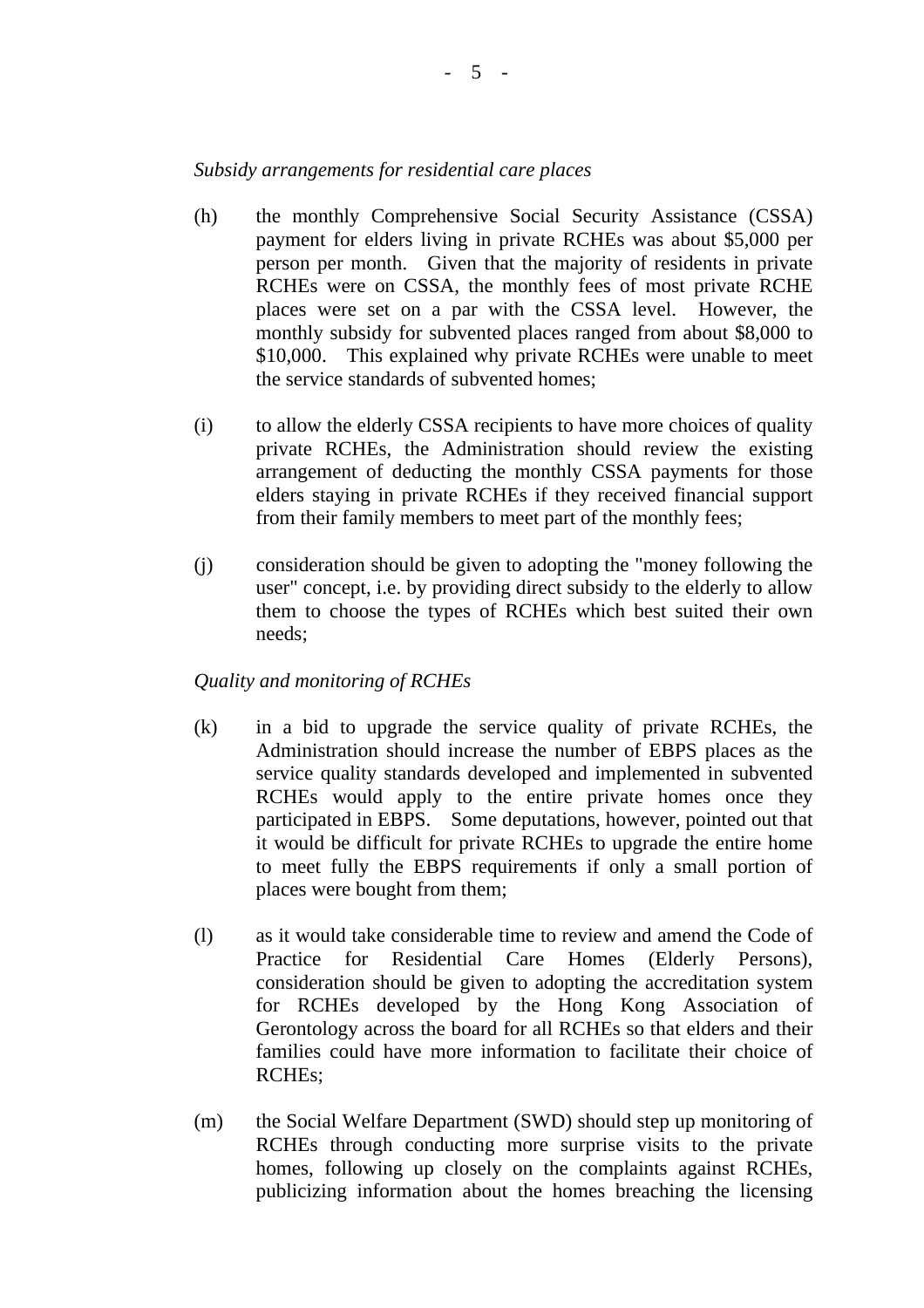requirements, and increasing the penalties for repeated non-compliance with licensing requirements; and

# *Shortage of nursing staff and health workers in RCHEs*

(n) as a result of the shortage of nursing staff and health workers, the quality of some private RCHEs was affected adversely. To alleviate the problem, the Administration should increase the number of training programmes for enrolled nurses for the welfare sector and reopen the nursing schools.

# Members' views and suggestions

3. Members were disappointed that the Elderly Commission (EC) was not represented at the meeting. Deputy Secretary for Labour and Welfare (Welfare) 2 (DS/LW(W)2) said that the Chairman of EC had advised that he would be happy to discuss with members issues of concern. Given that EC had been focusing on promotion of active ageing in the past two years and had only started to focus on the review of residential care services for the elderly in late 2007, EC would need some time to study the subject in view of the complexity of issues involved. The Chairman of EC considered it more appropriate to meet with members after EC had deliberated the issues concerned and formed an initial position on the matter.

4. Members raised similar concerns as the deputations. Members expressed grave concern about the lack of a long-term planning and the waitlisting situation of subsidized residential care services, as well as the inadequacy of the community care services in supporting elders with LTC needs to age in the community. Members agreed that issues relating to community care services would be followed up at future meetings, and highlighted the following suggestions in respect of residential care services –

- (a) the Administration should make reference to the mechanism for allocation of public housing units and adopt pledges for the allocation of different types of subsidized residential care places;
- (b) consideration should be given to categorizing RCHEs in accordance with their quality and fees, and adopting a means-tested mechanism for the allocation of subsidized residential care places so that elders could choose the types of RCHEs based on their needs and affordability;
- (c) measures should be taken to enhance the quality of services so as to encourage more elders on CWL to stay in private RCHEs, such as increasing the number of purchased places from private RCHEs;
- (d) the Administration should review the subsidy arrangements for residential care services, including –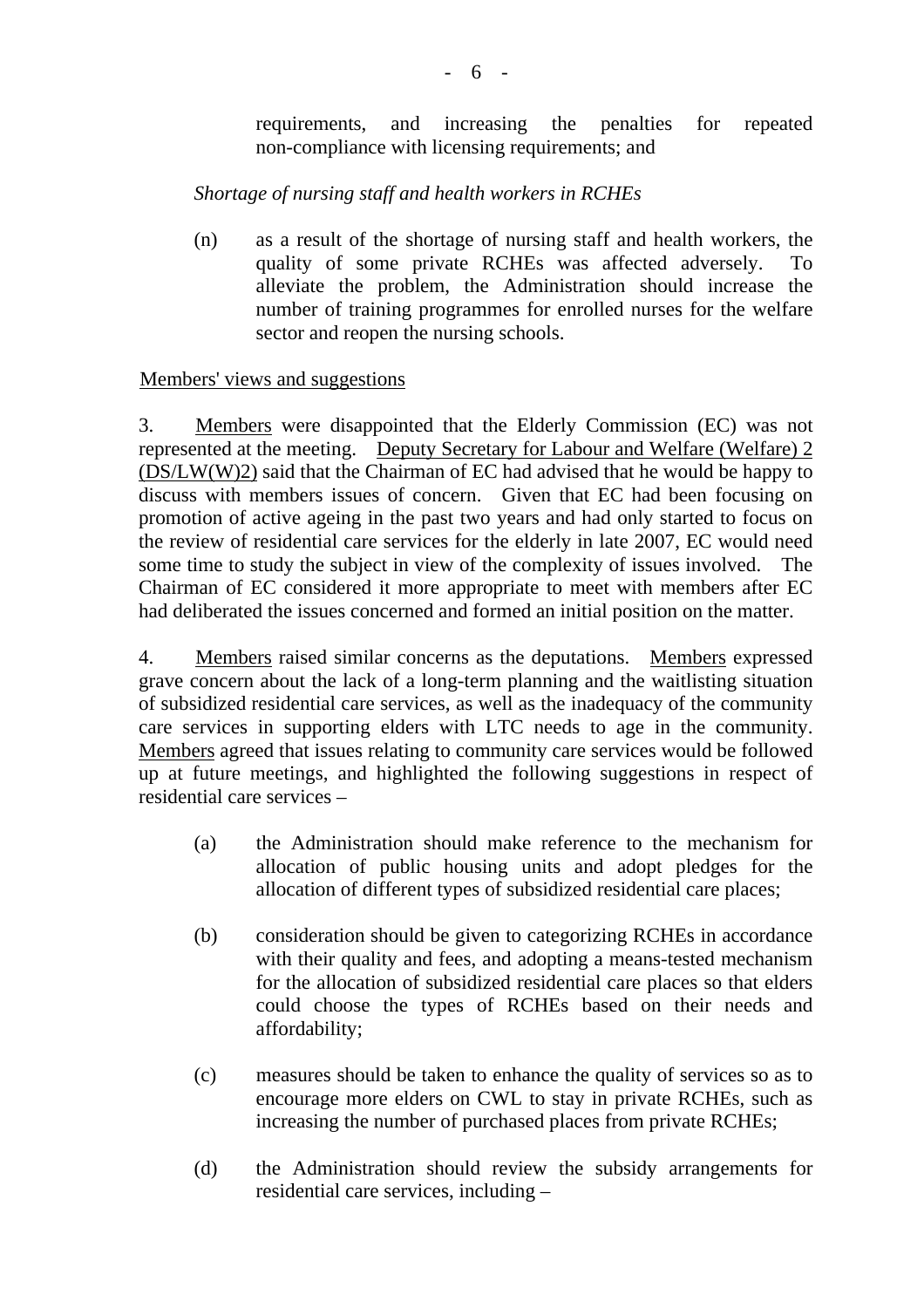- (i) the adequacy of monthly CSSA payments for elders to stay in quality private RCHEs;
- (ii) the arrangement of deducting the CSSA payments if the elderly recipients received financial support from their family members; and
- (iii) the feasibility of introducing the concept of "money following the user" to enable elderly to receive residential care services of their choice; and
- (e) measures should be taken to alleviate the shortage of nursing staff and health workers in RCHEs.

## Administration's response

- 5. DS/LW(W)2 made the following responses
	- (a) notwithstanding the efforts made by the Administration in responding to the demand for subsidized residential care places in the last decade, such demand would continue to grow and the waitlisting was inevitable as a result of the ageing population and other contributing factors as set out in paragraph 5 of the Administration's paper. Hence, increasing continuously the supply of subsidized residential care places alone would not be sufficient to meet the wide range of growing needs of the elderly. Because of the same reasons, it would be difficult for the Administration to make a pledge on the waiting time for allocation of subsidized places. That said, the Administration was committed to promoting "ageing in the community" and the shared responsibility of individuals, their families and the society in meeting the LTC needs of the elders. A range of subsidized community care and support services was provided to elders with LTC needs so that they did not necessarily age in RCHEs. Apart from elders, support services for their carers were also provided;
	- (b) in addition to increasing the supply of subsidized residential care places, the Administration had been upgrading the level of care of subsidized residential care places through converting the self-care hostel and home for the aged places into C&A places providing continuum of care up to nursing care level;
	- (c) a series of measures had been put in place to further strengthen the support to singleton and hidden elders and carers, as detailed in paragraph 8 of the Administration's paper;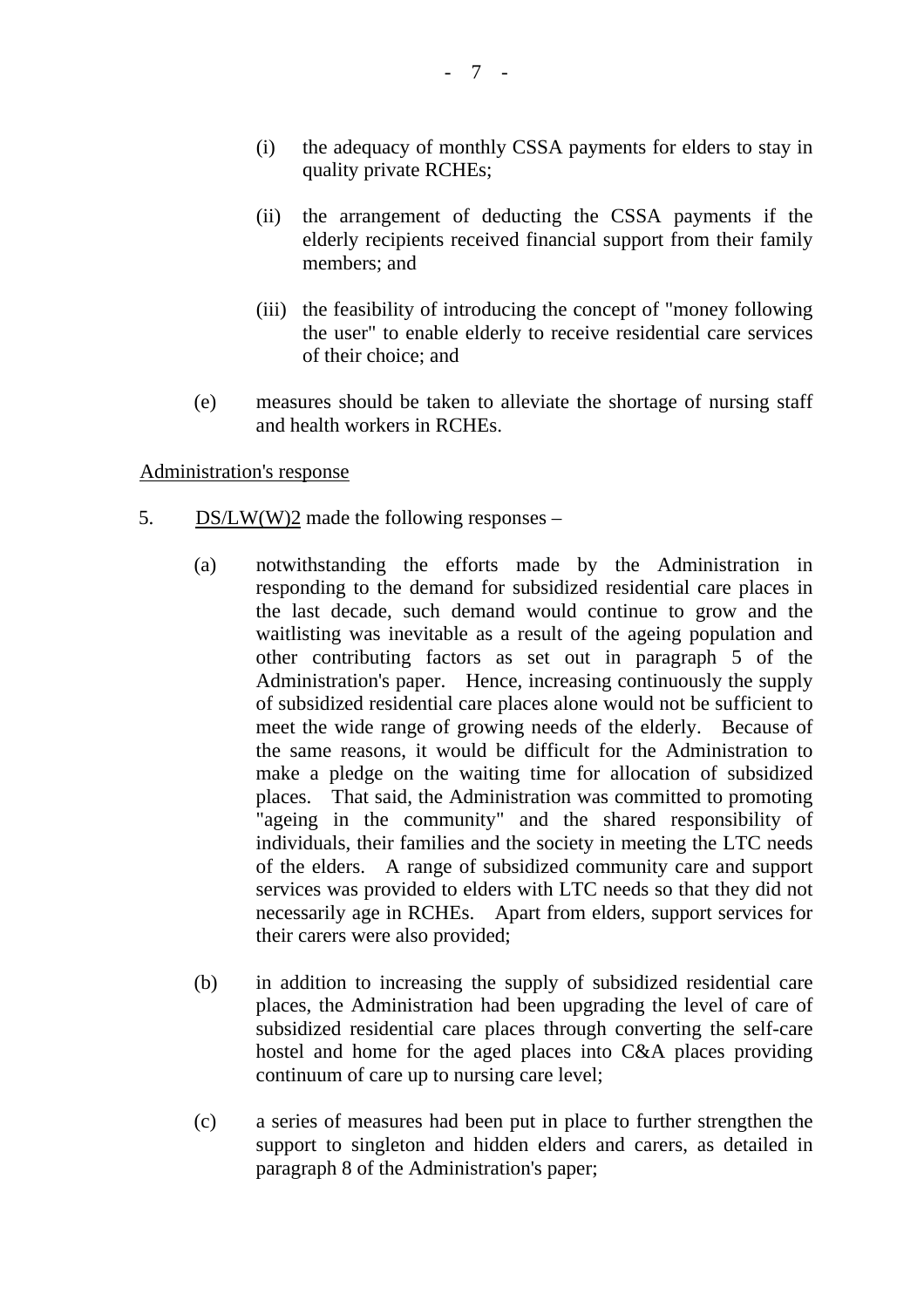- (d) the Administration would continue to bid for new resources to increase the supply of subsidized residential care places through providing additional places in new contract homes and purchasing EBPS places from private RCHEs;
- (e) the Administration would endeavour to enhance the quality of private RCHEs. Purchasing places from private RCHEs helped enhance the quality of private RCHEs as EBPS places had to meet higher licensing requirements in terms of the bed spacing and manpower provisions. When SWD purchased a certain percentage of residential care places in a private RCHE, the RCHE had to apply the EBPS requirements to all the remaining non-EBPS places;
- (f) the concept of the "money following the user" would have far-reaching policy implications. It would be necessary for the Administration and EC to conduct an in-depth study to thoroughly look into the concerned issues before arriving at any recommendation; and
- (g) the proposal of co-payment of RCHE fees by the CSSA elderly recipients and their families would have implications on the entire CSSA Scheme, especially the meaning of "income" under the Scheme.

6. Assistant Director of Social Welfare (Elderly) (AD/SW(E)) supplemented that apart from making regular inspections to RCHEs to ensure compliance of the licensing requirements, SWD staff from the licensing office would also make surprise visits to each RCHE no less than seven times annually. Advisory or warning letters would be issued and prosecution actions would be taken as appropriate. SWD would handle each and every complaint seriously. AD/SW(E) added that to alleviate the shortage of nurses in the welfare sector, SWD, in collaboration with the Hospital Authority (HA), had launched three classes of training programmes for enrolled nurses for the welfare sector, and two more classes were in the pipeline. A total of 550 training places would be provided. Since the tuition fees were fully subsidised by SWD, graduates from these training courses would be required to work in the welfare sector for at least two consecutive years after completing the programme. To her knowledge, HA and the Food and Health Bureau were considering actively the proposal of reopening the nursing schools.

7. Responding to members' requests for additional information about elders on CWL, AD/SW(E) said that of the 6,294 elders on CWL waiting for the subsidized NH places, 10% were receiving subsidized home-based community care or day care services, 4% were staying in residential care places, and about 50% were on CSSA and staying in private RCHEs. AD/SW(E) further said that 10 elders on CWL had applied for subsidized residential care places before the introduction of the Standardised Care Need Assessment Mechanism (SCNAM) in November 2000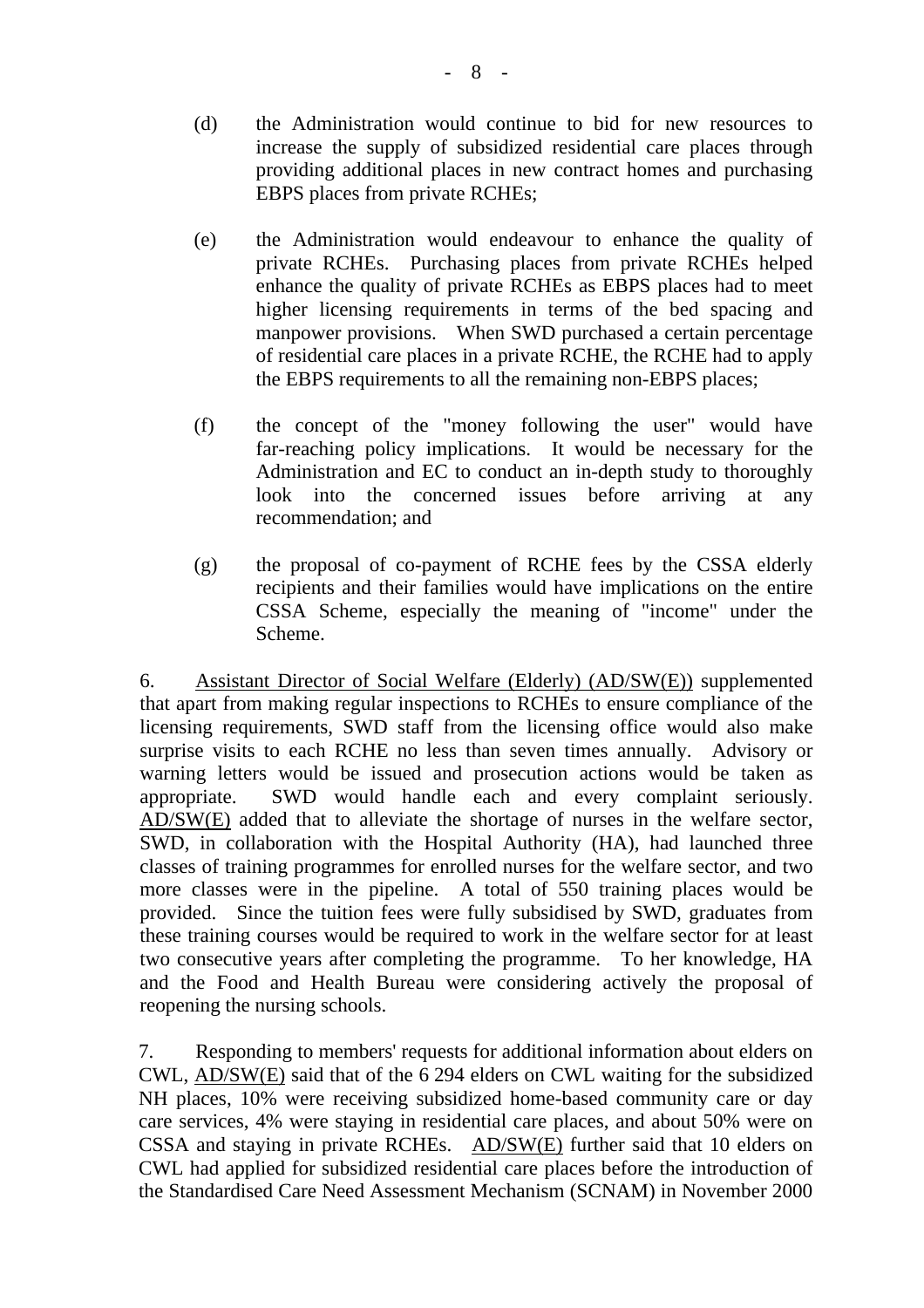and had not yet undergone any care need assessment. Of these 10 applicants, five had requested their applications to be put on hold as their LTC needs could currently be met by home-based community care services, three were undergoing the pre-admission assessment to confirm their eligibility, one had just re-activated his/her application, and the remaining one was applying for placement to a specific home with a certain group of elderly.

(*Post-meeting note* : Subsequent to the meeting, the Administration has provided statistics in response to other related enquiries raised by members at the meeting on 22 January 2008 as set out in **Annex II**.)

8. DS/LW(W)2 assured members that the Administration would endeavor to secure additional funding in future to increase steadily the supply of residential care places.

## Follow-up

9. Members agreed that the Subcommittee should further discuss the provision of residential care services at the next meeting, and the Secretary for Labour and Welfare should be invited to attend the meeting.

Admin 10. Members requested the Administration to provide the following information –

- (a) a written response to the issues of concern and suggestions made by members and deputations at the meeting;
- (b) the number of elders on CWL who had passed away before they were allocated subsidized RCHE places; and
- (c) the work plan of EC on studying the subject of residential care services.
- 11. There being no other business, the meeting ended at 12:55 pm.

Council Business Division 2 Legislative Council Secretariat 17 April 2008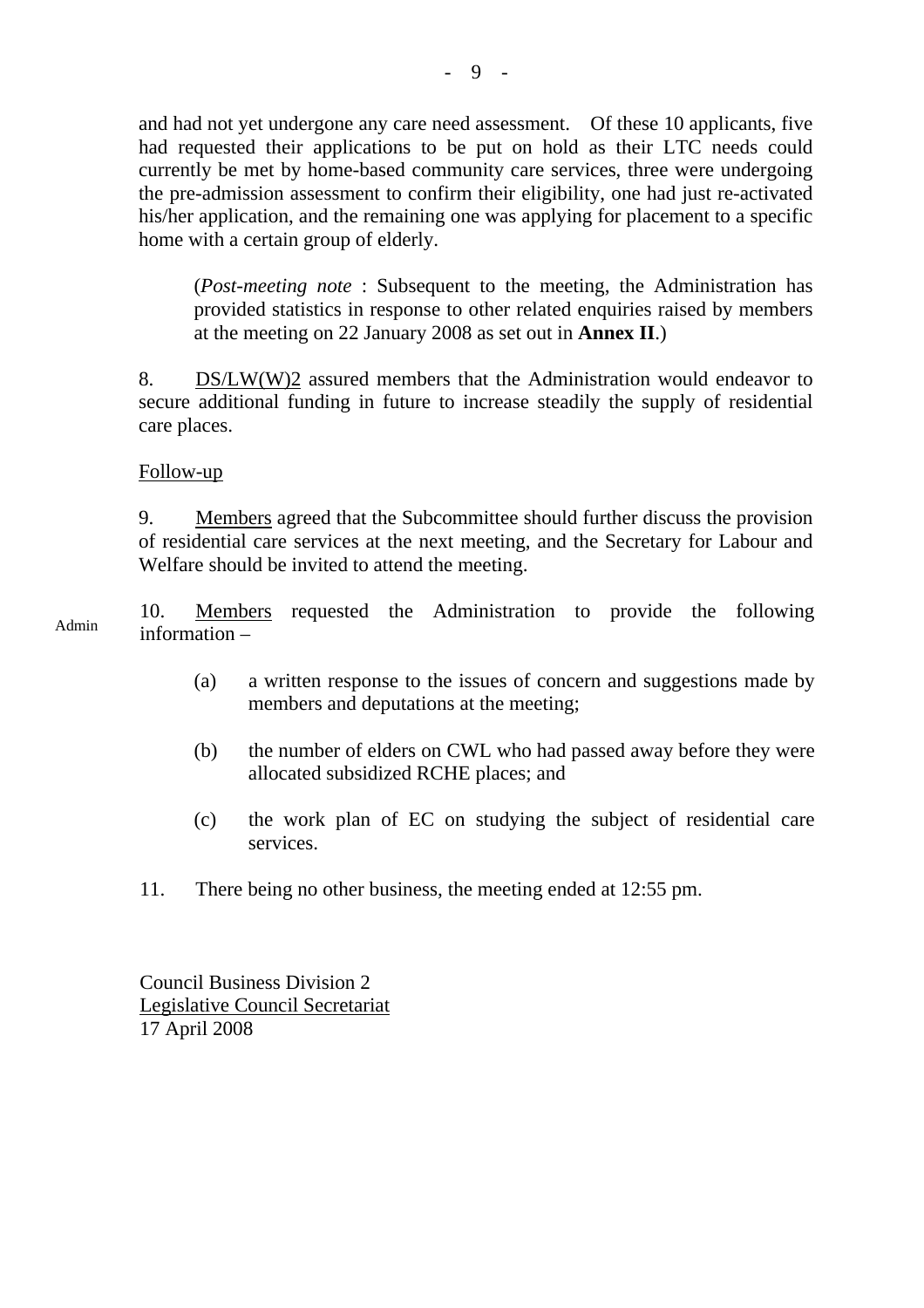# **Proceedings of the fourth meeting of the Subcommittee on Elderly Services on Tuesday, 19 February 2008, at 9:30 am in the Chamber of the Legislative Council Building**

| Time marker       | Speaker(s)                                            | Subject(s)                                                                                                                                                                                                                                                                                                                                                                                                                                         | <b>Action</b><br>required |
|-------------------|-------------------------------------------------------|----------------------------------------------------------------------------------------------------------------------------------------------------------------------------------------------------------------------------------------------------------------------------------------------------------------------------------------------------------------------------------------------------------------------------------------------------|---------------------------|
| 000000 - 001232   | Chairman                                              | Opening remarks                                                                                                                                                                                                                                                                                                                                                                                                                                    |                           |
| 001233 - 001842   | Chairman<br>The Against Elderly<br>Abuse of Hong Kong | Presentation of views by The Against Elderly Abuse of<br>Hong Kong [LC Paper No. CB(2)1158/07-08(01)]                                                                                                                                                                                                                                                                                                                                              |                           |
| 001843 - 002507   | The Hong Kong Council<br>of Social Service            | Presentation of views by The Hong Kong Council of<br>Social Service [LC Paper No. CB(2)1116/07-08(01)]                                                                                                                                                                                                                                                                                                                                             |                           |
| 002508 - 003114   | Hong Kong Association<br>of Gerontogy                 | Presentation of views by Hong Kong Association of<br>Gerontogy [LC Paper No. CB(2)1059/07-08(01)]                                                                                                                                                                                                                                                                                                                                                  |                           |
| 003115 - 003645   | Monitoring Alliance on<br><b>Elderly Policies</b>     | Presentation of views by Monitoring Alliance on Elderly<br>Policies [LC Paper No. CB(2)1038/07-08(02)]                                                                                                                                                                                                                                                                                                                                             |                           |
| $003646 - 004101$ | The Salvation Army<br>Carer Association               | Presentation of views by The Salvation Army Carer<br>Association [LC Paper No. CB(2)1104/07-08(01)]                                                                                                                                                                                                                                                                                                                                                |                           |
| 004102 - 004651   | The Hong Kong<br>Geriatrics Society                   | Presentation of views by The Hong Kong Geriatrics<br>Society [LC Paper No. CB(2)1059/07-08(02)]                                                                                                                                                                                                                                                                                                                                                    |                           |
| 004652 - 005216   | Home of the Elderly<br>Consultancy Ltd                | Presentation of views by Home of the Elderly Consultancy<br>Ltd [LC Paper No. CB(2)1104/07-08(02)]                                                                                                                                                                                                                                                                                                                                                 |                           |
| 005217 - 005716   | 中小企國際聯盟<br>安老工作委員會                                    | Presentation of views by 中小企國際聯盟安老工作委員<br>會 [LC Paper No. CB(2)1104/07-08(03)]                                                                                                                                                                                                                                                                                                                                                                     |                           |
| 005717 - 010302   | The Elderly Services<br>Association of Hong<br>Kong   | Presentation of views by The Elderly Services Association of<br>Hong Kong [LC Paper No. CB(2)1104/07-08(04)]                                                                                                                                                                                                                                                                                                                                       |                           |
| 010303 - 013522   | Chairman<br>Administration                            | The Administration's response to the deputations' views,<br>highlighting that -                                                                                                                                                                                                                                                                                                                                                                    |                           |
|                   |                                                       | the work progress of the Elderly Commission (EC)<br>(a)<br>on residential care services;                                                                                                                                                                                                                                                                                                                                                           |                           |
|                   |                                                       | the Government's elderly policy was to promote<br>(b)<br>"ageing in the community". To this end, elders<br>who had long-term care (LTC) needs were provided<br>with subsidized home-based community care<br>services and day care places. Apart from elders,<br>support to their carers was also provided. Subsidized<br>residential care services were meant for those who<br>had LTC needs but could not be adequately taken<br>care of at home; |                           |
|                   |                                                       | factors attributed to the difficulties in reducing the<br>(c)<br>waitlisting situation for subsidized residential care<br>services;                                                                                                                                                                                                                                                                                                                |                           |
|                   |                                                       | (d)<br>policy on purchasing Enhanced Bought Place                                                                                                                                                                                                                                                                                                                                                                                                  |                           |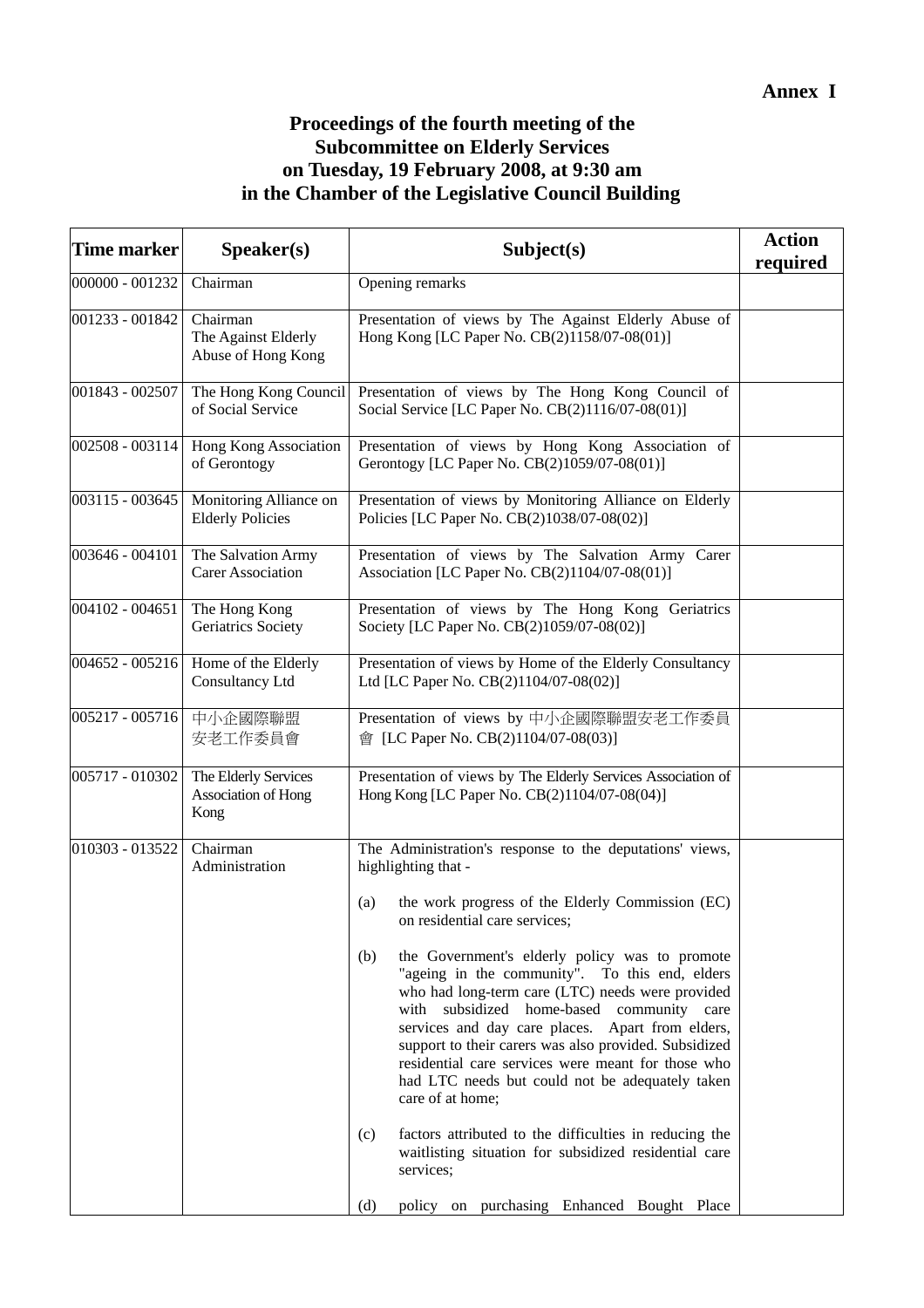| <b>Time marker</b> | S <b>peaker(s)</b>                                         | Subject(s)                                                                                                                                                                                                                                                                                                                                                       | <b>Action</b><br>required |
|--------------------|------------------------------------------------------------|------------------------------------------------------------------------------------------------------------------------------------------------------------------------------------------------------------------------------------------------------------------------------------------------------------------------------------------------------------------|---------------------------|
|                    |                                                            | Scheme (EBPS) places;                                                                                                                                                                                                                                                                                                                                            |                           |
|                    |                                                            | measures taken to address the shortage of residential<br>(e)<br>care home for the elderly (RCHE) premises, such as<br>opening up purpose-built RCHE premises for<br>competitive bidding by the private sector since 2001,<br>expressly disallowing prohibition of RCHE in the<br>Deed of Mutual Covenant for new residential<br>developments;                    |                           |
|                    |                                                            | (f)<br>information regarding elders who were on the<br>waiting list before the introduction of<br>the<br>Standardised Care Need Assessment Mechanism<br>(SCNAM) in November 2000;                                                                                                                                                                                |                           |
|                    |                                                            | with respect to the enforcement actions against<br>(g)<br>RCHEs, in 2007, some 360 warning letters had been<br>issued to the RCHEs which had breached the<br>licensing requirements and 181 referrals had been<br>made to the Department of Health for on-the-spot<br>training to staff of the RCHEs identified to have<br>problems in care skills and know-how; |                           |
|                    |                                                            | the Food and Health Bureau and the Hospital<br>(h)<br>Authority were actively considering the proposal of<br>reopening the nursing schools to alleviate the<br>shortage of nurses in the welfare sector;                                                                                                                                                         |                           |
|                    |                                                            | the Administration considered it immature to open<br>(i)<br>up the home-based community care services for<br>bidding by the private sector at this stage; and                                                                                                                                                                                                    |                           |
|                    |                                                            | in view of the far-reaching implications of the<br>(j)<br>concept of "money following the user" and<br>co-payment of RCHE fees by the CSSA elderly<br>recipients and their family members, EC would<br>conduct an in-depth study to thoroughly look into the<br>issues<br>before<br>arriving<br>concerned<br>at<br>any<br>recommendation                         |                           |
| 013523 - 014451    | Chairman<br>Dr Fernando<br><b>CHEUNG</b><br>Administration | Concerns raised by Dr Fernando CHEUNG about the<br>quality of private RCHEs. Dr CHEUNG's views that the<br>Administration should expeditiously come up with a<br>long-term plan on the provision of quality residential care<br>places for the elderly and study the characteristics of the<br>elders currently on CWL                                           |                           |
|                    |                                                            | The Administration's advice that -                                                                                                                                                                                                                                                                                                                               |                           |
|                    |                                                            | while promoting ageing in the community with the<br>(a)<br>support of a range of subsidized community care<br>services, it placed great importance to the provision<br>of subsidized residential care services to meet the<br>increasing demand; and                                                                                                             |                           |
|                    |                                                            | in consultation with EC, it would consider the<br>(b)<br>long-term planning of elderly services. To better<br>assess the LTC needs of elders in the next two                                                                                                                                                                                                     |                           |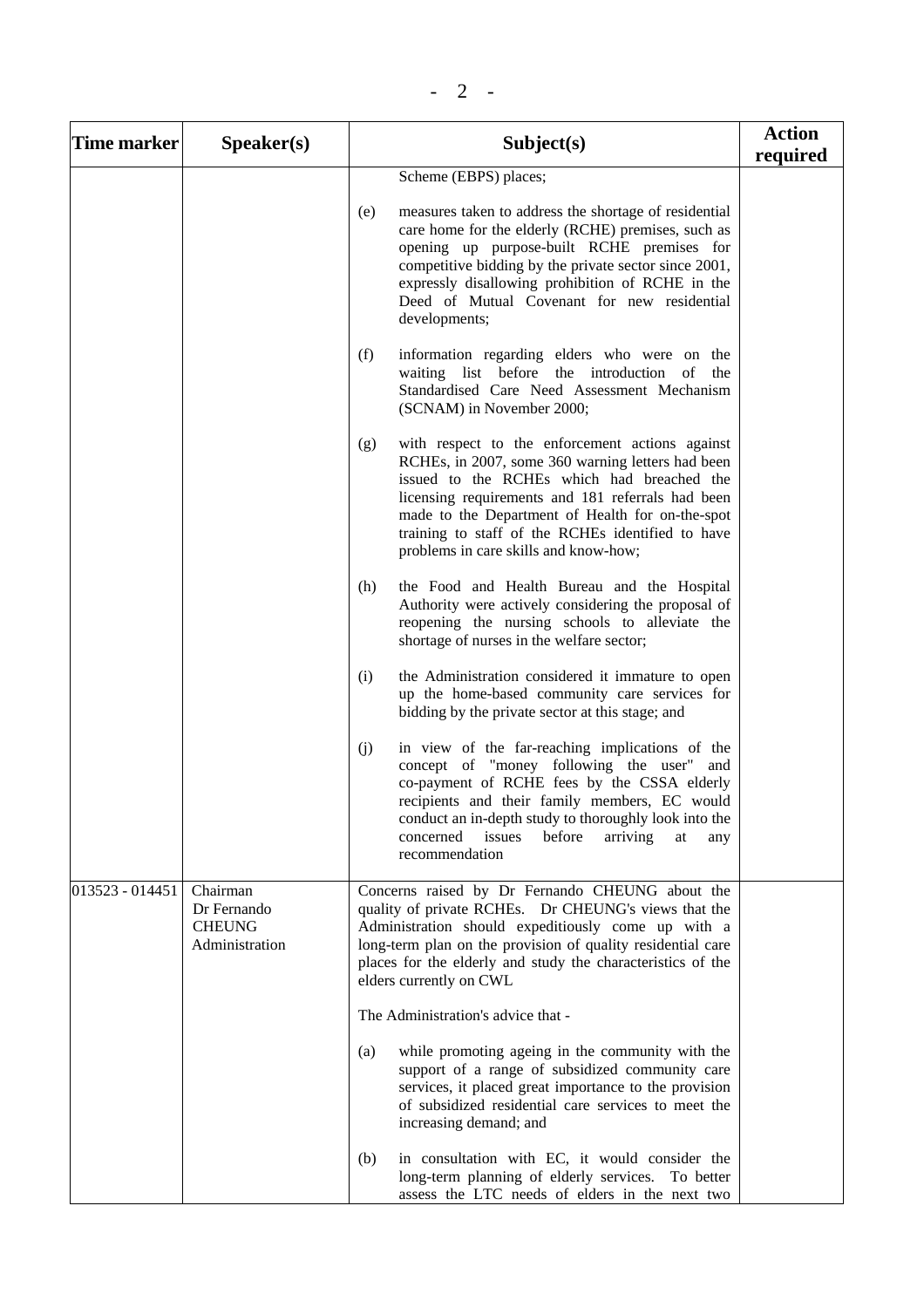| Time marker     | Speaker(s)                                       | Subject(s)                                                                                                                                                                                                                                                                                                                                                                                                                                                                                                                                                                                                        | <b>Action</b><br>required |
|-----------------|--------------------------------------------------|-------------------------------------------------------------------------------------------------------------------------------------------------------------------------------------------------------------------------------------------------------------------------------------------------------------------------------------------------------------------------------------------------------------------------------------------------------------------------------------------------------------------------------------------------------------------------------------------------------------------|---------------------------|
|                 |                                                  | decades, it had commissioned the Census and<br>Statistics Department to gather updated information<br>in this respect                                                                                                                                                                                                                                                                                                                                                                                                                                                                                             |                           |
|                 |                                                  | Dr Fernando CHEUNG's request for information on the<br>number of elders on the waiting list who had passed away<br>before they were allocated with subsidized residential care<br>places and an account of EC's work plan                                                                                                                                                                                                                                                                                                                                                                                         |                           |
| 014452 - 015627 | Chairman<br>Mr LEE Cheuk-yan<br>Administration   | Views of Mr LEE Cheuk-yan that the Administration<br>should increase the supply of subsidized residential care<br>places, review the level of CSSA payments for elders<br>staying in private RCHEs and draw up criteria for assessing<br>whether elders with LTC needs should age in the<br>community                                                                                                                                                                                                                                                                                                             |                           |
|                 |                                                  | The Administration's response that additional resources had<br>been secured in the last decade to increase the provision of<br>residential care places and home-based community care<br>Since November 2003, access to subsidized<br>services.<br>residential care places was subject to care need assessments<br>under SCNAM.<br>The introduction of means-test for<br>subsidized residential care places would have far-reaching<br>implications on the existing policy, which would need<br>in-depth and thorough discussion. EC would study the<br>long-term planning of elderly services in the months ahead |                           |
| 015628 - 020554 | Chairman<br>Miss CHAN Yuen-han<br>Administration | Views of Miss CHAN Yuen-han that the Administration<br>should make greater efforts to increase the supply of<br>residential care places for elders with LTC needs but could<br>not be taken care of in the community, and study the<br>feasibility of the "money following the user" concept                                                                                                                                                                                                                                                                                                                      |                           |
| 020555 - 021558 | Mr Albert HO<br>Administration                   | Concerns raised by Mr Albert HO about the quality of life<br>and the shortage of staff in private RCHEs, and the lack of<br>targets for the provision of subsidized residential care<br>places                                                                                                                                                                                                                                                                                                                                                                                                                    |                           |
|                 |                                                  | The Administration's responses that -                                                                                                                                                                                                                                                                                                                                                                                                                                                                                                                                                                             |                           |
|                 |                                                  | training programmes for enrolled nurses for the<br>(a)<br>welfare sector had been and would continue to be<br>launched, and training would be provided for health<br>workers and care workers;                                                                                                                                                                                                                                                                                                                                                                                                                    |                           |
|                 |                                                  | subvented RCHEs and private RCHEs participating<br>(b)<br>in EBPS were required to meet the staffing and<br>spacing requirements which were higher than<br>licensing requirements; and                                                                                                                                                                                                                                                                                                                                                                                                                            |                           |
|                 |                                                  | as there were many factors affecting the number of<br>(c)<br>elders on CWL, the Administration was unable to<br>give a pledge on the waiting time for allocation of<br>subsidized residential care places. It would monitor<br>the waitlisting situation closely                                                                                                                                                                                                                                                                                                                                                  |                           |
| 021559 - 022336 | Chairman<br>Mr LEUNG Kwok-hung                   | Views of Mr LEUNG Kwok-hung that the Administration<br>should commission consultancy studies on the standard of                                                                                                                                                                                                                                                                                                                                                                                                                                                                                                   |                           |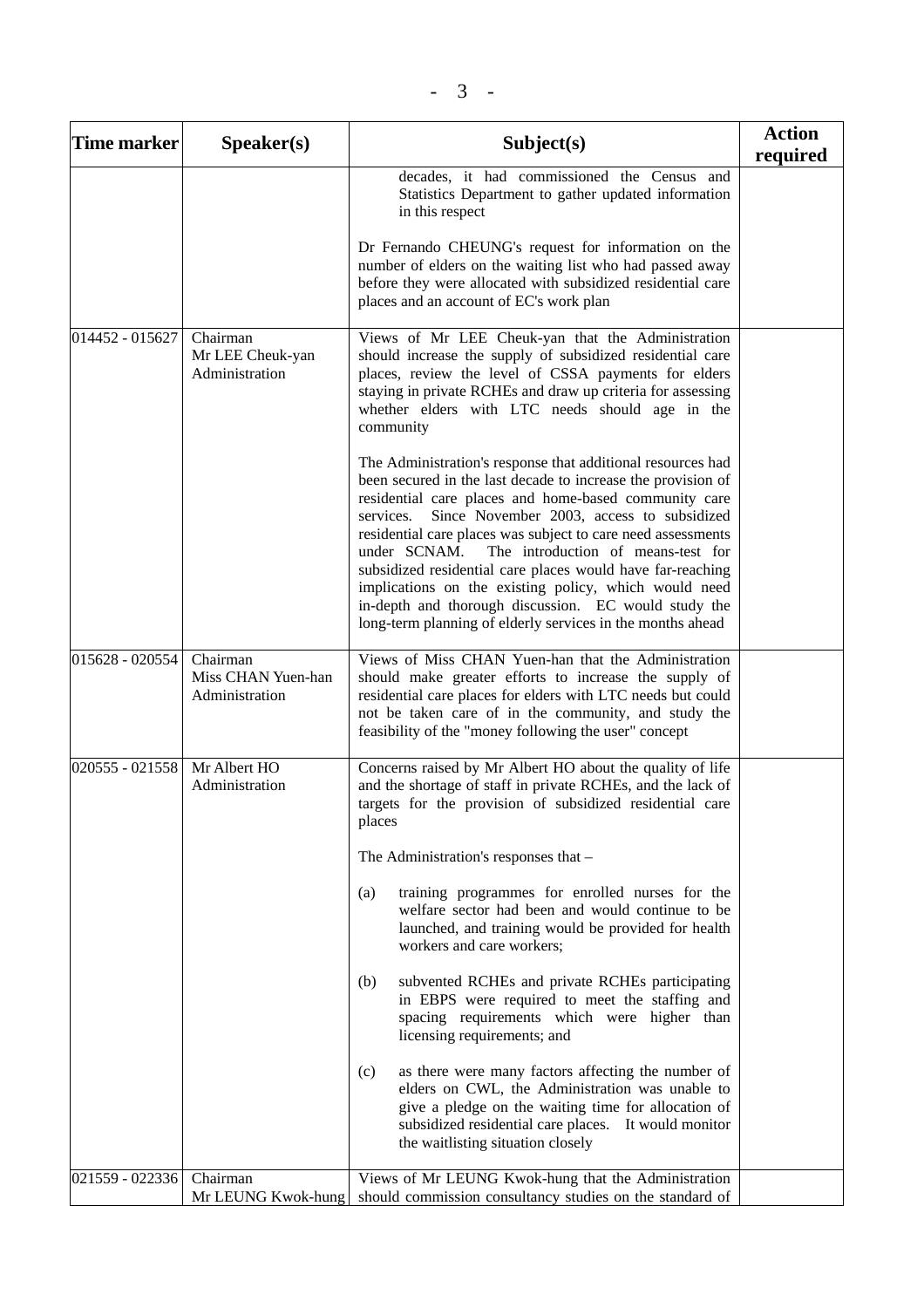| Time marker     | Speaker(s)                                        | Subject(s)                                                                                                                                                                                                                                                                                                                                                                                                                             | <b>Action</b><br>required |
|-----------------|---------------------------------------------------|----------------------------------------------------------------------------------------------------------------------------------------------------------------------------------------------------------------------------------------------------------------------------------------------------------------------------------------------------------------------------------------------------------------------------------------|---------------------------|
|                 | Administration                                    | residential care services and the adequacy of the CSSA<br>payments to meet the basic needs of the elderly recipients                                                                                                                                                                                                                                                                                                                   |                           |
| 022337 - 023246 | Mr TAM Yiu-chung<br>Administration                | Concerns raised by Mr TAM Yiu-chung that the supply of<br>residential care places and the quality of private RCHEs<br>fell short of public expectation, although<br>much<br>improvements had been made in the past years                                                                                                                                                                                                               |                           |
|                 |                                                   | The Administration's advice that elders with LTC needs did<br>not necessarily age in RCHEs, they could age in the<br>community with a range of subsidized community care and<br>support services. EBPS had proven to be an effective<br>incentive for private RCHEs to enhance service standards<br>and quality as RCHE homes were required to meet staffing<br>and spacing requirements which were higher than licensing<br>standards |                           |
| 023247 - 024122 | Chairman<br>Administration                        | Suggestions of the Chairman that the Administration<br>should -                                                                                                                                                                                                                                                                                                                                                                        |                           |
|                 |                                                   | quantify the demand for residential care places and<br>(a)<br>draw up a pledge for the allocation of subsidized<br>places to elders on CWL through better planning of<br>the construction of RCHE premises; and                                                                                                                                                                                                                        |                           |
|                 |                                                   | introduce means testing for subsidized residential<br>(b)<br>care services and allow the elderly CSSA recipients<br>and/or their families to pay part to the monthly<br>RCHE fees to enable the elders to have more choices<br>for quality private RCHEs                                                                                                                                                                               |                           |
| 024123 - 024202 | The Against Elderly<br>Abuse of Hong Kong         | Concerns about the operation of the complaint mechanism<br>against RCHEs                                                                                                                                                                                                                                                                                                                                                               |                           |
| 024203 - 024304 | The Hong Kong Council<br>of Social Service        | Suggestions of shortening the waiting time for subsidized<br>NH places and providing financial assistance to frail elders<br>to facilitate their choice of quality residential care services                                                                                                                                                                                                                                           |                           |
| 024305 - 024508 | Hong Kong Association<br>of Gerontology           | Called on the Administration not to shirk its responsibility<br>in formulating a long-term planning of subsidized<br>residential care services and enhancing the quality of<br>private homes                                                                                                                                                                                                                                           |                           |
| 024509 - 024710 | Monitoring Alliance on<br><b>Elderly Policies</b> | Suggestion of extending operating hours of day care<br>centres/units for the elderly and making public the RCHEs<br>which were issued with warning letters due to<br>non-compliance with the licensing requirements                                                                                                                                                                                                                    |                           |
| 024711 - 024824 | The Salvation Army<br><b>Carer Association</b>    | Provision of carers' subsidy                                                                                                                                                                                                                                                                                                                                                                                                           |                           |
| 024825 - 025035 | Home of the Elderly<br>Consultancy Ltd            | Feasibility of adopting the "money following the user"<br>concept to enable elders to receive residential care services<br>of their choice and provide more financial incentives for<br>private RCHEs to enhance their service quality standards                                                                                                                                                                                       |                           |
| 025036 - 025252 | 中小企國際聯盟<br>安老工作委員會                                | Difficulties faced by private RCHEs to meet the<br>requirement of applying EBPS standards to all non-EBPS                                                                                                                                                                                                                                                                                                                              |                           |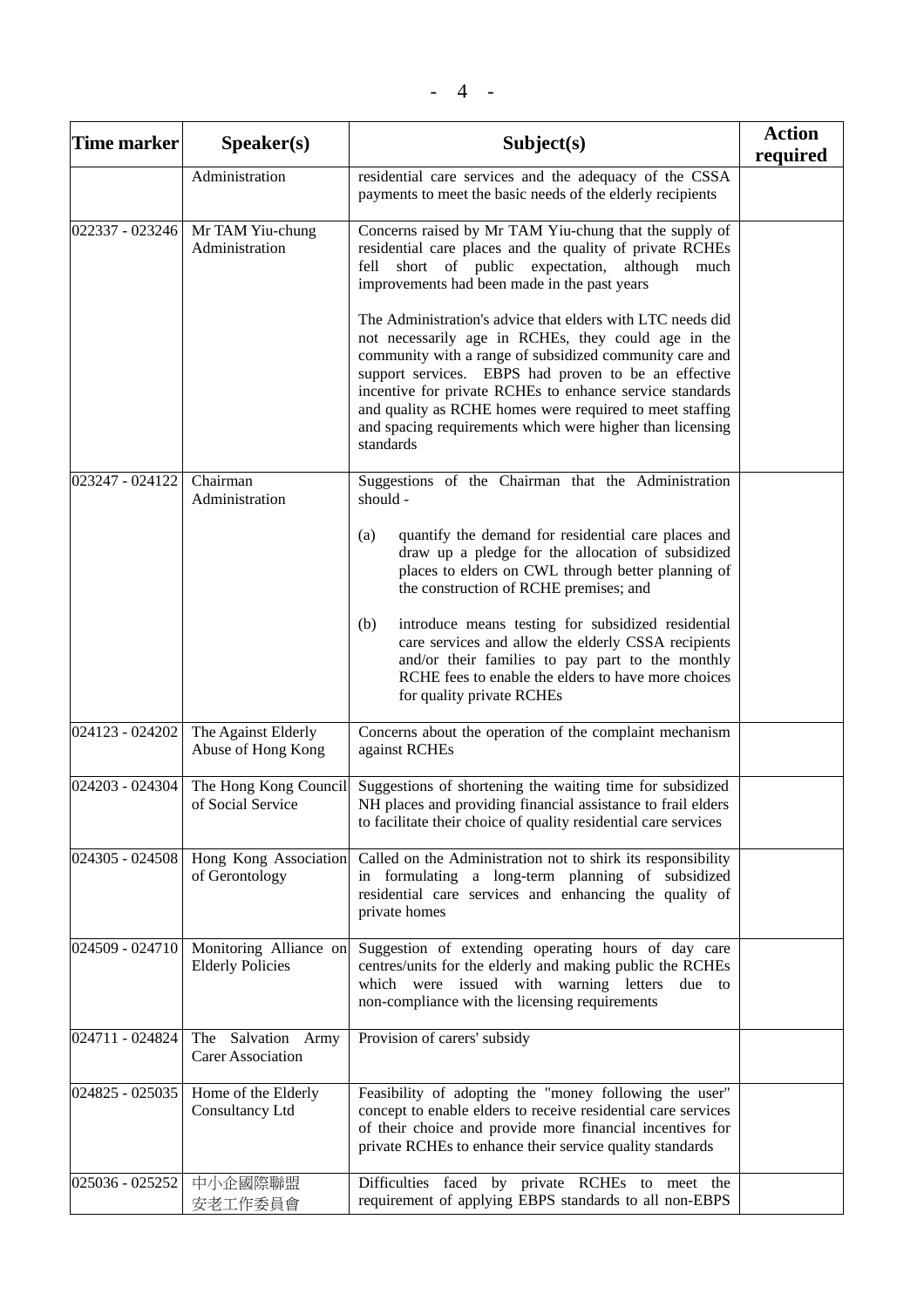| <b>Time marker</b> | Speaker(s)                                                                                 | Subject(s)                                                                                                                                                                                                                                                                                                           | <b>Action</b><br>required |
|--------------------|--------------------------------------------------------------------------------------------|----------------------------------------------------------------------------------------------------------------------------------------------------------------------------------------------------------------------------------------------------------------------------------------------------------------------|---------------------------|
|                    |                                                                                            | places in a private RCHE if only a small percentage of<br>number of private places was bought                                                                                                                                                                                                                        |                           |
| 025253 - 025448    | The Elderly Services<br>Association of Hong<br>Kong                                        | Need to study the health conditions and characteristics of<br>elders on CWL to better plan for the long-term residential<br>care services in meeting the challenges of an ageing<br>population                                                                                                                       |                           |
| 025449 - 025742    | Chairman<br>Mr LEE Cheuk-yan                                                               | Mr LEE Cheuk-yan's request for a concrete timetable for<br>formulating a long-term policy on residential care services<br>for the elderly and a response to the proposal of putting in<br>place a means-test mechanism for the allocation of<br>subsidized residential care places                                   |                           |
| 025743 - 031011    | Dr Fernando<br><b>CHEUNG Miss CHAN</b><br>Yuen-han<br>Chairman<br>Administration           | Suggestion of Dr Fernando CHEUNG to invite the<br>Secretary for Labour and Welfare (SLW), members of EC<br>and deputations to attend the next Subcommittee meeting<br>Suggestion of Miss CHAN Yuen-han to invite the Chief<br>Secretary for Administration to explain the Government's<br>policy on elderly services |                           |
|                    |                                                                                            | The Administration's responses -                                                                                                                                                                                                                                                                                     |                           |
|                    |                                                                                            | the Chairman of EC would be happy to attend future<br>(a)<br>meetings of the Subcommittee on the long-term<br>planning of residential care services after EC had<br>thoroughly deliberated the issues concerned;                                                                                                     |                           |
|                    |                                                                                            | training programmes for enrolled nurses had been<br>(b)<br>and would continue to be launched to alleviate the<br>shortage of nurses in the welfare sector;                                                                                                                                                           |                           |
|                    |                                                                                            | it was unable to give a pledge on the waiting time for<br>(c)<br>allocation of subsidized residential care places to<br>elders on CWL for reasons explained earlier;                                                                                                                                                 |                           |
|                    |                                                                                            | policy on purchasing EBPS places from private<br>(d)<br>RCHEs; and                                                                                                                                                                                                                                                   |                           |
|                    |                                                                                            | SWD had publicized in its website information about<br>(e)<br>the 12 RCHEs which were successfully prosecuted<br>under the Residential Care Homes (Elderly Persons)<br>Ordinance after 15 December 2005                                                                                                              |                           |
| 031012 - 032228    | Chairman<br>Dr Fernando CHEUNG<br>Miss CHAN Yuen-han<br>Mr Albert HO<br>Mr LEUNG Kwok-hung | Invitation of SLW to attend the next meeting of the<br>Subcommittee<br>Date of the next meeting and item for discussion                                                                                                                                                                                              |                           |

Council Business Division 2 Legislative Council Secretariat 17 April 2008